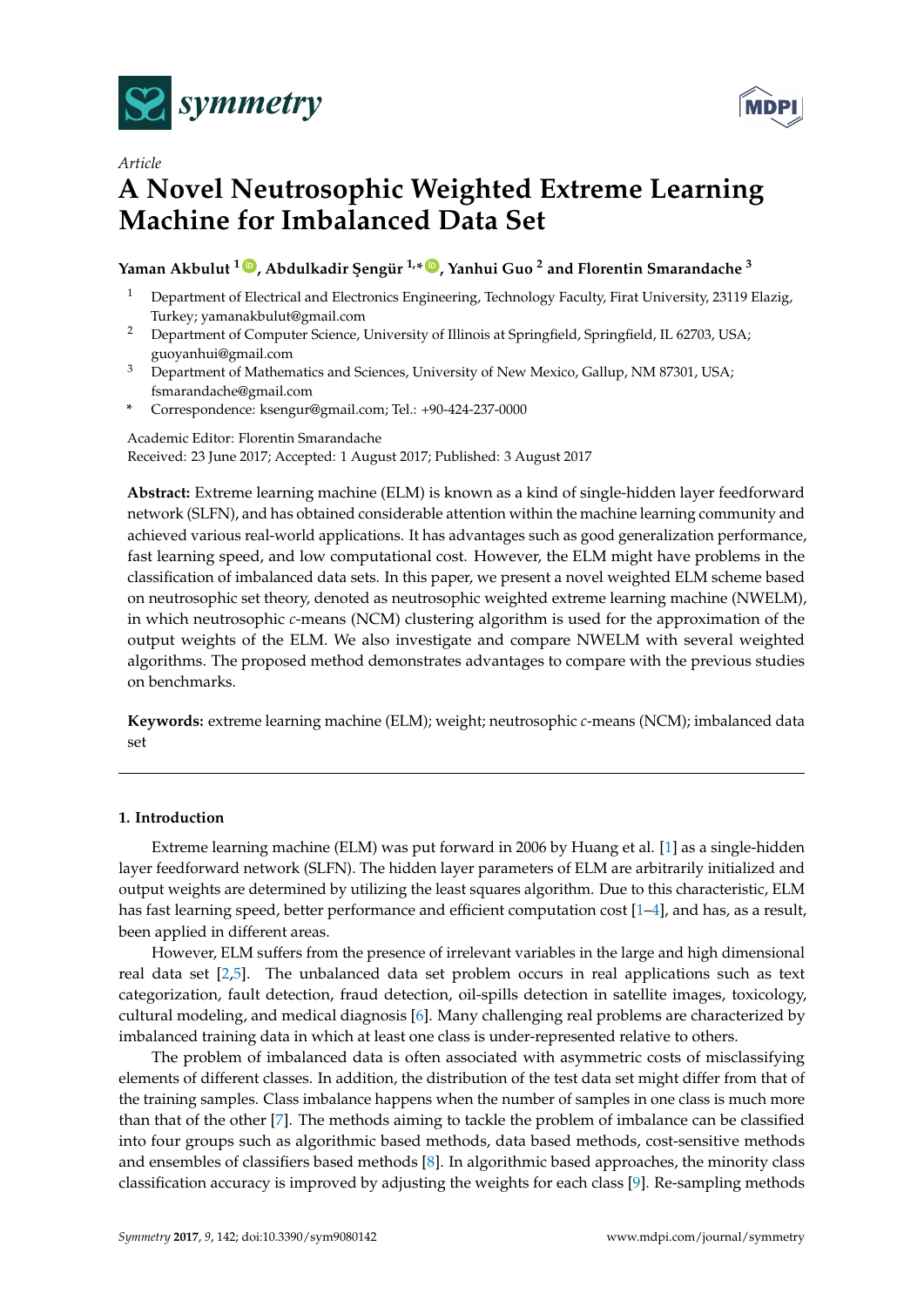can be viewed in the data based approaches where these methods did not improve the classifiers [\[10\]](#page-11-8). The cost-sensitive approaches assign various cost values to training samples of the majority class and the minority class, respectively [\[11\]](#page-11-9). Recently, ensembles based methods have been widely used in classification of imbalanced data sets [\[12\]](#page-11-10). Bagging and boosting methods are the two popular ensemble methods.

The problem of class imbalance has received much attention in the literature [\[13\]](#page-11-11). Synthetic minority over–sampling technique (SMOTE) [\[9\]](#page-11-7) is known as the most popular re-sampling method that uses pre-processing for obtaining minority class instances artificially. For each minority class sample, SMOTE creates a new sample on the line joining it to the nearest minority class neighbor. Borderline SMOTE [\[14\]](#page-11-12), SMOTE-Boost [\[15\]](#page-11-13), and modified SMOTE [\[14\]](#page-11-12) are some of the improved variants of the SMOTE algorithm. In addition, an oversampling method was proposed that identifies some minority class samples that are hard to classify [\[16\]](#page-11-14). Another oversampling method was presented that uses bagging with oversampling [\[17\]](#page-11-15). In [\[18\]](#page-12-0), authors opted to use double ensemble classifier by combining bagging and boosting. In [\[19\]](#page-12-1), authors combined sampling and ensemble techniques to improve the classification performance for skewed data. Another method, namely random under sampling (RUS), was proposed that removes the majority class samples randomly until the training set becomes balanced [\[19\]](#page-12-1). In [\[20\]](#page-12-2), authors proposed an ensemble of an support vector machine (SVM) structure with boosting (Boosting-SVM), where the minority class classification accuracy was increased compared to pure SVM. In [\[21\]](#page-12-3), a cost sensitive approach was proposed where k-nearest neighbors (k-NN) classifier was adopted. In addition, in [\[22\]](#page-12-4), an SVM based cost sensitive approach was proposed for class imbalanced data classification. Decision trees [\[23\]](#page-12-5) and logistic regression [\[24\]](#page-12-6) based methods were also proposed in order to handle with the imbalanced data classification.

An ELM classifier trained with an imbalanced data set can be biased towards the majority class and obtain a high accuracy on the majority class by compromising minority class accuracy. Weighted ELM (WELM) was employed to alleviate the ELM's classification deficiency on imbalanced data sets, and which can be seen as one of the cost-proportionate weighted sampling methods [\[25\]](#page-12-7). ELM assigns the same misclassification cost value to all data points such as positive and negative samples in a two-class problem. When the number of negative samples is much larger than that of the number of positive samples or vice versa, assigning the same misclassification cost value to all samples can be seen one of the drawbacks of traditional ELM. A straightforward solution is to obtain misclassification cost values adaptively according to the class distribution, in the form of a weight scheme inversely proportional to the number of samples in the class.

In [\[7\]](#page-11-5), the authors proposed a weighted online sequential extreme learning machine (WOS-ELM) algorithm for alleviating the imbalance problem in chunk-by-chunk and one-by-one learning. A weight setting was selected in a computationally efficient way. Weighted Tanimoto extreme learning machine (T-WELM) was used to predict chemical compound biological activity and other data with discrete, binary representation [\[26\]](#page-12-8). In [\[27\]](#page-12-9), the authors presented a weight learning machine for a SLFN to recognize handwritten digits. Input and output weights were globally optimized with the batch learning type of least squares. Features were assigned into the prescribed positions. Another weighted ELM algorithm, namely ESOS-ELM, was proposed by Mirza et al. [\[28\]](#page-12-10), which was inspired from WOS-ELM. ESOS-ELM aims to handle class imbalance learning (CIL) from a concept-drifting data stream. Another ensemble-based weighted ELM method was proposed by Zhang et al. [\[29\]](#page-12-11), where the weight of each base learner in the ensemble is optimized by differential evolution algorithm. In [\[30\]](#page-12-12), the authors further improved the re-sampling strategy inside Over-sampling based online bagging (OOB) and Under-sampling based online bagging (UOB) in order to learn class imbalance.

Although much awareness of the imbalance has been raised, many of the key issues remain unresolved and encountered more frequently in massive data sets. How to determine the weight values is key to designing WELM. Different situations such as noises and outlier data should be considered.

The noises and outlier data in a data set can be treated as a kind of indeterminacy. Neutrosophic set (NS) has been successfully applied for indeterminate information processing, and demonstrates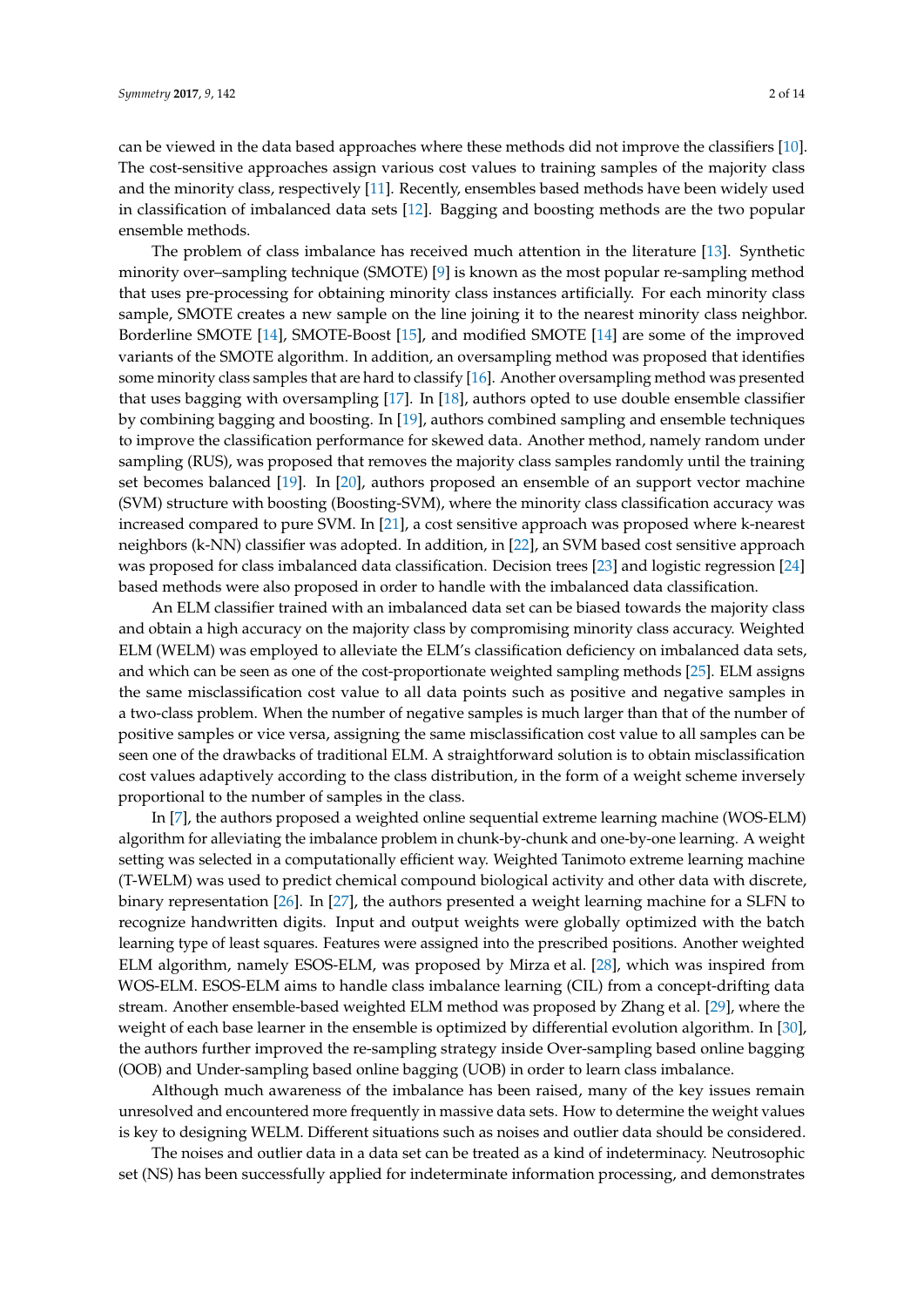advantages to deal with the indeterminacy information of data and is still a technique promoted for data analysis and classification application. NS provides an efficient and accurate way to define imbalance information according to the attributes of the data.

In this study, we present a new weighted ELM scheme using neutrosophic *c*-means (NCM) clustering to overcome the ELM's drawbacks in highly imbalanced data sets. A novel clustering algorithm NCM was proposed for data clustering [\[31,](#page-12-13)[32\]](#page-12-14). NCM is employed to determine a sample's belonging, noise, and indeterminacy memberships, and is then used to compute a weight value for that sample [\[31–](#page-12-13)[33\]](#page-12-15). A weighted ELM is designed using the weights from NCM and utilized for imbalanced data set classification.

The rest of the paper is structured as follows. In Section [2,](#page-2-0) a brief history of the theory of ELM and weighted ELM is introduced. In addition, Section [2](#page-2-0) introduces the proposed method. Section [3](#page-5-0) discusses the experiments and comparisons, and conclusions are drawn in Section [4.](#page-10-0)

## <span id="page-2-0"></span>**2. Proposed Method**

### *2.1. Extreme Learning Machine*

Backpropagation, which is known as gradient-based learning method, suffers from slow convergence speed. In addition, stuck in the local minimum can be seen as another disadvantage of a gradient-based learning algorithm. ELM was proposed by Huang et al. [\[1\]](#page-11-0) as an alternative method that overcomes the shortcomings of gradient-based learning methods. The ELM was designed as an SLFN, where the input weights and hidden biases are selected randomly. These weights do not need to be adjusted during the training process. The output weights are determined analytically with Moore–Penrose generalized inverse of the hidden-layer output matrix.

Mathematically speaking, the output of the ELM with *L* hidden nodes and activation function  $g(\cdot)$ can be written as:

<span id="page-2-1"></span>
$$
o_i = \sum_{j=1}^{L} \beta_j g(a_j, b_j, x_j), \qquad i = 1, 2, ..., N,
$$
 (1)

where  $x_j$  is the *j*th input data,  $a_j=[a_{j1},a_{j2},\ldots,a_{jn}]^T$  is the weight vector,  $\beta_j=[\beta_{j1},\beta_{j2},\ldots,\beta_{jn}]^T$  is the output weight vector,  $b_j$  is the bias of the *j*th hidden node and  $o_i$  is the *i*th output node and  $N$  shows the number of samples. If ELM learns these *N* samples with 0 error, then Equation [\(1\)](#page-2-1) can be updated as follows:

<span id="page-2-2"></span>
$$
t_i = \sum_{j=1}^{L} \beta_j g(a_j, b_j, x_j), \qquad i = 1, 2, ..., N,
$$
 (2)

where  $t_i$  shows the actual output vector. Equation [\(2\)](#page-2-2) can be written compactly as shown in Equation [\(3\)](#page-2-3):

<span id="page-2-3"></span>
$$
H\beta = T,\t\t(3)
$$

where  $H = \{h_{ij}\} = g(a_j, b_j, x_j)$  is the hidden-layer output matrix. Thus, the output weight vector can be calculated analytically with Moore–Penrose generalized inverse of the hidden-layer output matrix as shown in Equation [\(4\)](#page-2-4):

<span id="page-2-4"></span>
$$
\hat{\beta} = H^+T,\tag{4}
$$

where  $H^+$  is the Moore–Penrose generalized inverse of matrix  $H$ .

## *2.2. Weighted Extreme Learning Machine*

Let us consider a training data set  $[x_i, t_i]$ ,  $i = 1, ..., N$  belonging to two classes, where  $x_i \in R^n$  and  $t_i$  are the class labels. In binary classification,  $t_i$  is either  $-1$  or  $+1$ . Then, a  $N \times N$  diagonal matrix  $W_{ii}$ is considered, where each of them is associated with a training sample *x<sup>i</sup>* . The weighting procedure generally assigns larger *Wii* to *x<sup>i</sup>* , which comes from the minority class.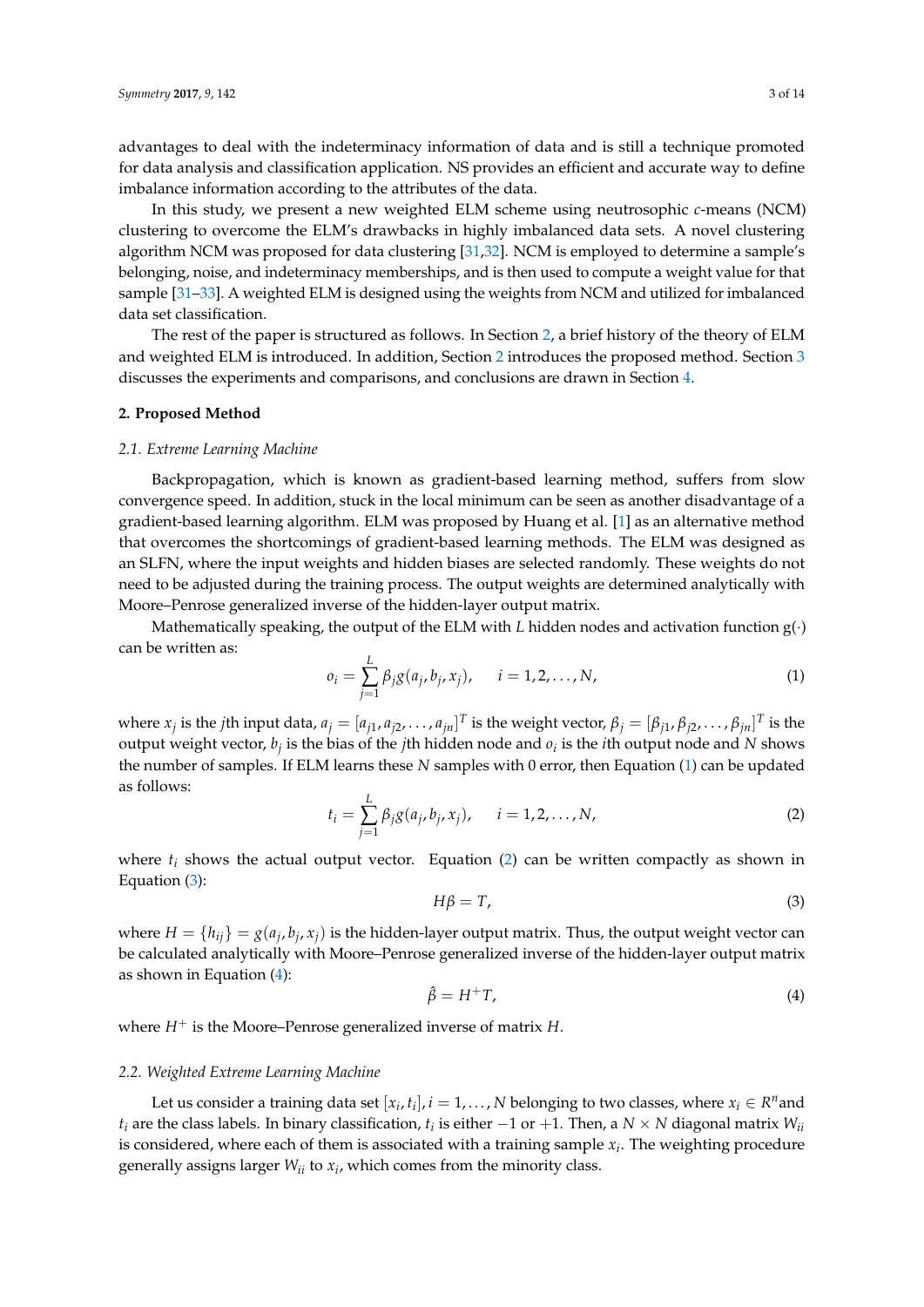*Symmetry* **2017**, *9*, 142 4 of 14

An optimization problem is employed to maximize the marginal distance and to minimize the weighted cumulative error as:

Minimize: 
$$
||H\beta - T||^2
$$
 and  $||\beta||$ . (5)

Furthermore:

Minimize: 
$$
L_{ELM} = \frac{1}{2} ||\beta||^2 + CW \frac{1}{2} \sum_{i=1}^{N} ||\xi_i||^2,
$$
 (6)

<span id="page-3-0"></span>
$$
Subjected to: h(x_i)\beta = t_i^T - \xi_i^T, i = 1, 2, ..., N,
$$
\n(7)

where  $T = [t_1, ..., t_N]$ ,  $\xi_i$  is the error vector and  $h(x_i)$  is the feature mapping vector in the hidden layer with respect to *x<sup>i</sup>* , and *β*. By using the Lagrage multiplier and Karush–Kuhn–Tucker theorem, the dual optimization problem can be solved. Thus, hidden layer's output weight vector *β* becomes can be derived from Equation [\(7\)](#page-3-0) regarding left pseudo-inverse or right pseudo-inverse. When presented data with small size, right pseudo-inverse is recommended because it involves the inverse of an  $N \times N$ matrix. Otherwise, left pseudo-inverse is more suitable since it is much easier to compute matrix inversion of size  $L \times L$  when  $L$  is much smaller than  $N$ :

<span id="page-3-1"></span>When N is small: 
$$
\beta = H^T(\frac{I}{C} + WHH^T)^{-1}WT,
$$
 (8)

<span id="page-3-2"></span>When N is large: 
$$
\beta = H^T(\frac{I}{C} + H^TWT)^{-1}H^TWT.
$$
 (9)

In the weighted ELM, the authors adopted two different weighting schemes. In the first one, the weights for the minority and majority classes are calculated as:

$$
W_{minority} = \frac{1}{\#(t_i^+)} \quad and \quad W_{majority} = \frac{1}{\#(t_i^-)}\tag{10}
$$

and, for the second one, the related weights are calculated as:

$$
W_{minority} = \frac{0.618}{\#(t_i^+)} \quad \text{and} \quad W_{majority} = \frac{1}{\#(t_i^-)}.
$$

The readers may refer to [\[25\]](#page-12-7) for detail information about determination of the weights.

#### *2.3. Neutrosophic Weighted Extreme Learning Machine*

Weighted ELM assigns the same weight value to all samples in the minority class and another same weight value to all samples in the majority class. Although this procedure works quite well in some imbalanced data sets, assigning the same weight value to all samples in a class may not be a good choice for data sets that have noise and outlier samples. In other words, to deal with noise and outlier data samples in an imbalanced data set, different weight values are needed for each sample in each class that reflects the data point's significance in its class. Therefore, we present a novel method to determine the significance of each sample in its class. NCM clustering can determine a sample's belonging, noise and indeterminacy memberships, which can then be used in order to compute a weight value for that sample.

Guo and Sengur [\[31\]](#page-12-13) proposed the NCM clustering algorithms based on the neutrosophic set theorem [\[34](#page-12-16)[–37\]](#page-12-17). In NCM, a new cost function was developed to overcome the weakness of the Fuzzy *c*-Means (FCM) method on noise and outlier data points. In the NCM algorithm, two new types of rejection were developed for both noise and outlier rejections. The objective function in NCM is given as follows: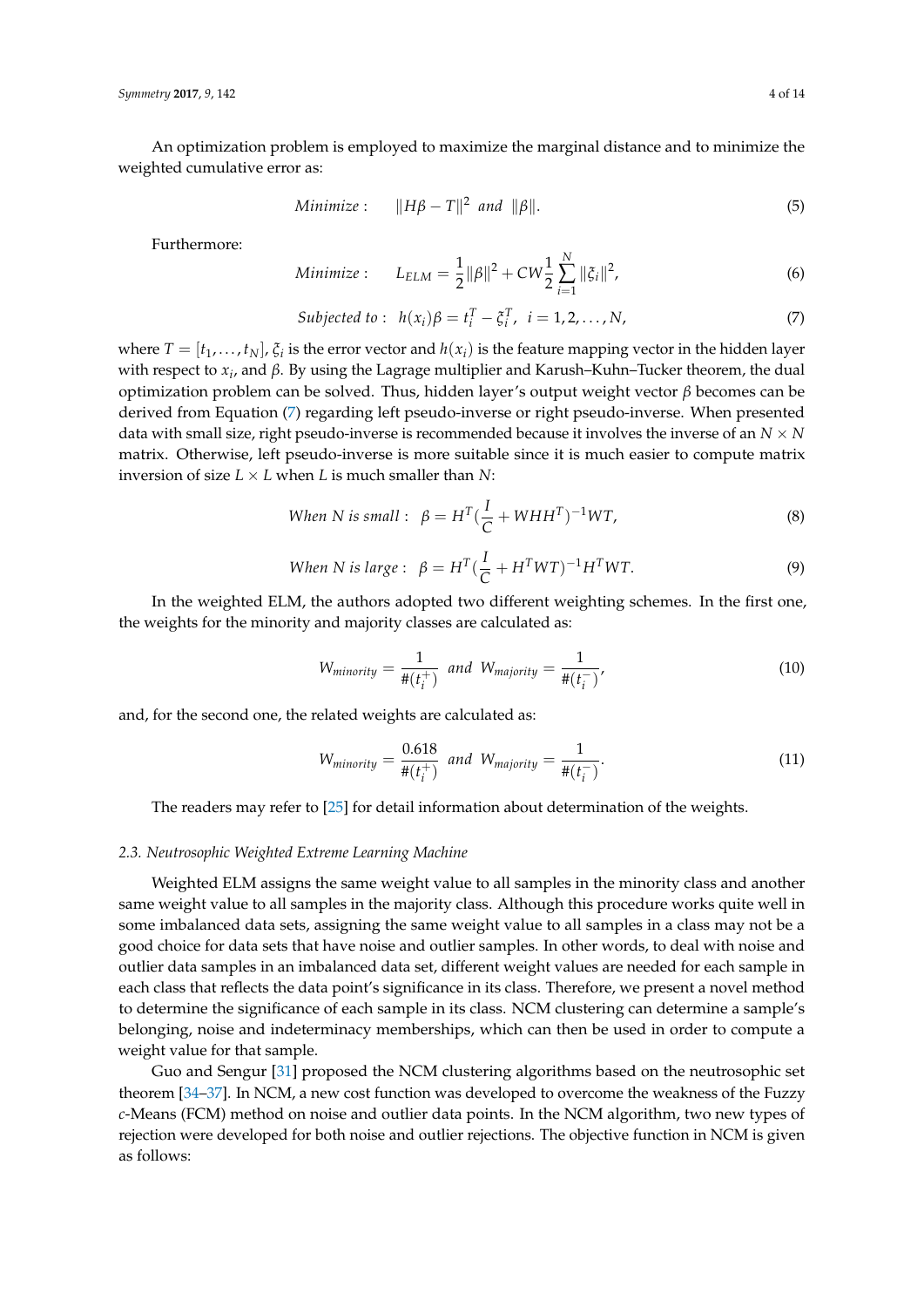*Symmetry* **2017**, *9*, 142 5 of 14

$$
J_{NCM}(T, I, F, C) = \sum_{i=1}^{N} \sum_{j=1}^{C} (\overline{w}_{1} T_{ij})^{m} \|x_{i} - c_{j}\|^{2} + \sum_{i=1}^{N} (\overline{w}_{2} I_{i})^{m} \|x_{i} - \overline{c}_{imax}\|^{2} + \delta^{2} \sum_{i=1}^{N} (\overline{w}_{3} F_{i})^{m},
$$
(12)

where *m* is a constant. For each point *i*, the  $\bar{c}_{imax}$  is the mean of two centers.  $T_{ij}$ ,  $I_i$  and  $F_i$  are the membership values belonging to the determinate clusters, boundary regions and noisy data set.  $\theta < T_{ij}$ ,  $I_i$ ,  $F_i < 1$ :

$$
\sum_{j=1}^{c} T_{ij} + I_i + F_i = 1.
$$
\n(13)

Thus, the related membership functions are calculated as follows:

$$
T_{ij} = \frac{\overline{w}_2 \overline{w}_3 (x_i - c_j)^{-(\frac{2}{m-1})}}{\sum_{j=1}^C (x_i - c_j)^{-(\frac{2}{m-1})} + (x_i - \overline{c}_{imax})^{-(\frac{2}{m-1})} + \delta^{-(\frac{2}{m-1})}},
$$
(14)

$$
I_{i} = \frac{\overline{w}_{1}\overline{w}_{3}(x_{i} - c_{i\overline{m}ax})^{-(\frac{2}{m-1})}}{\sum_{j=1}^{C}(x_{i} - c_{j})^{-(\frac{2}{m-1})} + (x_{i} - \overline{c}_{i\overline{m}ax})^{-(\frac{2}{m-1})} + \delta^{-(\frac{2}{m-1})}},
$$
(15)

$$
F_i = \frac{\overline{w}_1 \overline{w}_2(\delta)^{-(\frac{2}{m-1})}}{\sum_{j=1}^{C} (x_i - c_j)^{-(\frac{2}{m-1})} + (x_i - \overline{c}_{imax})^{-(\frac{2}{m-1})} + \delta^{-(\frac{2}{m-1})}},
$$
(16)

$$
C_j = \frac{\sum_{i=1}^{N} (\overline{w}_1 T_{ij})^m x_i}{\sum_{i=1}^{N} (\overline{w}_1 T_{ij})^m},
$$
\n(17)

where  $c_i$  shows the center of cluster *j*,  $\overline{w}_1$ ,  $\overline{w}_2$ , and  $\overline{w}_3$  are the weight factors and  $\delta$  is a regularization factor which is data dependent [\[31\]](#page-12-13). Under the above definitions, every input sample in each minority and majority class is associated with a triple *Tij*, *I<sup>i</sup>* , *F<sup>i</sup>* . While the larger *Tij* means that the sample belongs to the labeled class with a higher probability, the larger *I<sup>i</sup>* means that the sample is indeterminate with a higher probability. Finally, the larger *F<sup>i</sup>* means that the sample is highly probable to be a noise or outlier data.

After clustering procedure is applied in NCM, the weights for each sample of minority and majority classes are obtained as follows:

<span id="page-4-0"></span>
$$
W_{ii}^{minority} = \frac{C_r}{T_{ij} + I_i - F_i} \quad and \quad W_{ii}^{majority} = \frac{1}{T_{ij} + I_i - F_i'},
$$
\n<sup>(18)</sup>

<span id="page-4-1"></span>
$$
C_r = \frac{\#(t_i^-)}{\#(t_i^+)}\tag{19}
$$

where  $C_r$  is the ratio of the number of samples in the majority class to the number of the samples in the minority class.

The algorithm of the neutrosophic weighted extreme learning machine (NWELM) is composed of four steps. The first step necessitates applying the NCM algorithm based on the pre-calculated cluster centers, according to the class labels of the input samples. Thus, the *T*, *I* and *F* membership values are determined for the next step. The related weights are calculated from the determined *T*, *I* and *F* membership values in the second step of the algorithm.

In Step 3, the ELM parameters are tuned and samples and weights are fed into the ELM in order to calculate the *H* matrix. The hidden layer weight vector *β* is calculated according to the *H*, *W* and class labels. Finally, the determination of the labels of the test data set is accomplished in the final step of the algorithm (Step 4).

The neutrosophic weighted extreme learning machine (NWELM) algorithm is given as following:

**Input:** Labelled training data set.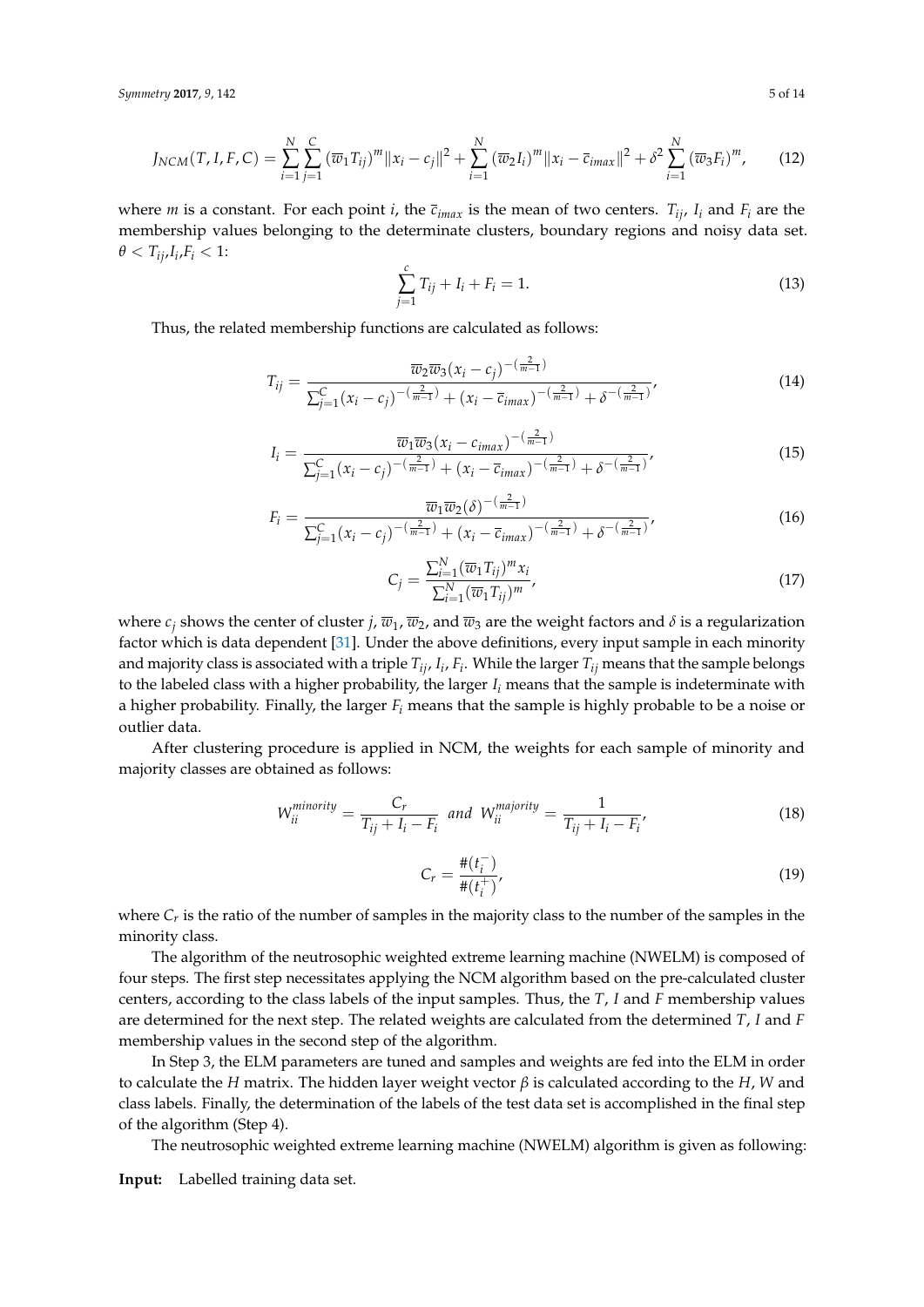**Output:** Predicted class labels.

- **Step 1:** Initialize the cluster centers according to the labelled data set and run NCM algorithm in order to obtain the *T*, *I* and *F* value for each data point.
- **Step 2:** Compute  $W_{ii}^{minority}$  and  $W_{ii}^{majority}$  according to Equations [\(18\)](#page-4-0) and [\(19\)](#page-4-1).
- **Step 3:** Adapt the ELM parameters and run NWELM. Compute H matrix and obtain *β* according to Equation [\(8\)](#page-3-1) or Equation [\(9\)](#page-3-2).
- **Step 4:** Calculate the labels of test data set based on *β*.

#### <span id="page-5-0"></span>**3. Experimental Results**

The geometric mean (*Gmean*) is used to evaluate the performance of the proposed NWELM method. The *Gmean* is computed as follows:

$$
G_{mean} = \sqrt{R \frac{TN}{TN + FP'}}
$$
\n(20)

$$
R = \frac{TP}{TP + FN'}
$$
\n<sup>(21)</sup>

where *R* denotes the recall rate and *TN*, *FP* denotes true-negative and false-positive detections, respectively. *Gmean* values are in the range of [0–1] and it represents the square root of positive class accuracy and negative class accuracy. The performance evaluation of NWELM classifier is tested on both toy data sets and real data sets, respectively. The five-fold cross-validation method is adopted in the experiments. In the hidden node of the NWELM, the radial basis function (RBF) kernel is considered. A grid search of the trade-off constant *C* on  $\{2^{-18}, 2^{-16}, ..., 2^{48}, 2^{50}\}$  and the number of hidden nodes  $L$  on  $\{10, 20, \ldots$  , 990, 2000  $\}$  was conducted in seeking the optimal result using five-fold cross-validation. For real data sets, a normalization of the input attributes into  $[-1, 1]$  is considered. In addition, for NCM, the following parameters are chosen such as  $\epsilon=10^{-5}$ ,  $\overline{w}_1=0.75$ ,  $\overline{w}_2=0.125$ ,  $\overline{w}_3$  = 0.125 respectively, which were obtained by means of trial and error. The  $\delta$  parameter of NCM method is also searched on  $\{2^{-10}, 2^{-8}, ..., 2^8, 2^{10}\}.$ 

#### *3.1. Experiments on Artificial Data Sets*

Four two-class artificial imbalance data sets were used to evaluate the classification performance of the proposed NWELM scheme. The illustration of the data sets is shown in Figure [1](#page-6-0) [\[38\]](#page-12-18). The decision boundary between classes is complicated. In Figure [1a](#page-6-0), we illustrate the first artificial data set that follows a uniform distribution. As can be seen, the red circles of Figure [1a](#page-6-0) belong to the minority class, with the rest of the data samples shown by blue crosses as the majority class. The second imbalance data set, namely Gaussian-1, is obtained using two Gaussian distributions with a 1:9 ratio of samples as shown in Figure [1b](#page-6-0). While the red circles illustrate the minority class, the blue cross samples show the majority class.

Another Gaussian distribution-based imbalance data set, namely Gaussian-2, is given in Figure [1c](#page-6-0). This data set consists of nine Gaussian distributions with the same number of samples arranged in a  $3 \times 3$  grid. The red circle samples located in the middle belong to the minority class while the blue cross samples belong to the majority class. Finally, Figure [1d](#page-6-0) shows the last artificial imbalance data set. It is known as a complex data set because it has a 1:9 ratio of samples for the minority and majority classes.

Table [1](#page-6-1) shows the *Gmean* achieved by the two methods on these four data sets in ten independent runs. For Gaussian-1, Gaussian-2 and the Uniform artificial data sets, the proposed NWELM method yields better results when compared to the weighted ELM scheme; however, for the Complex artificial data sets, the weighted ELM method achieves better results. The better resulting cases are shown in bold text. It is worth mentioning that, for the Gaussian-2 data set, NWELM achieves a higher *Gmean* across all trials.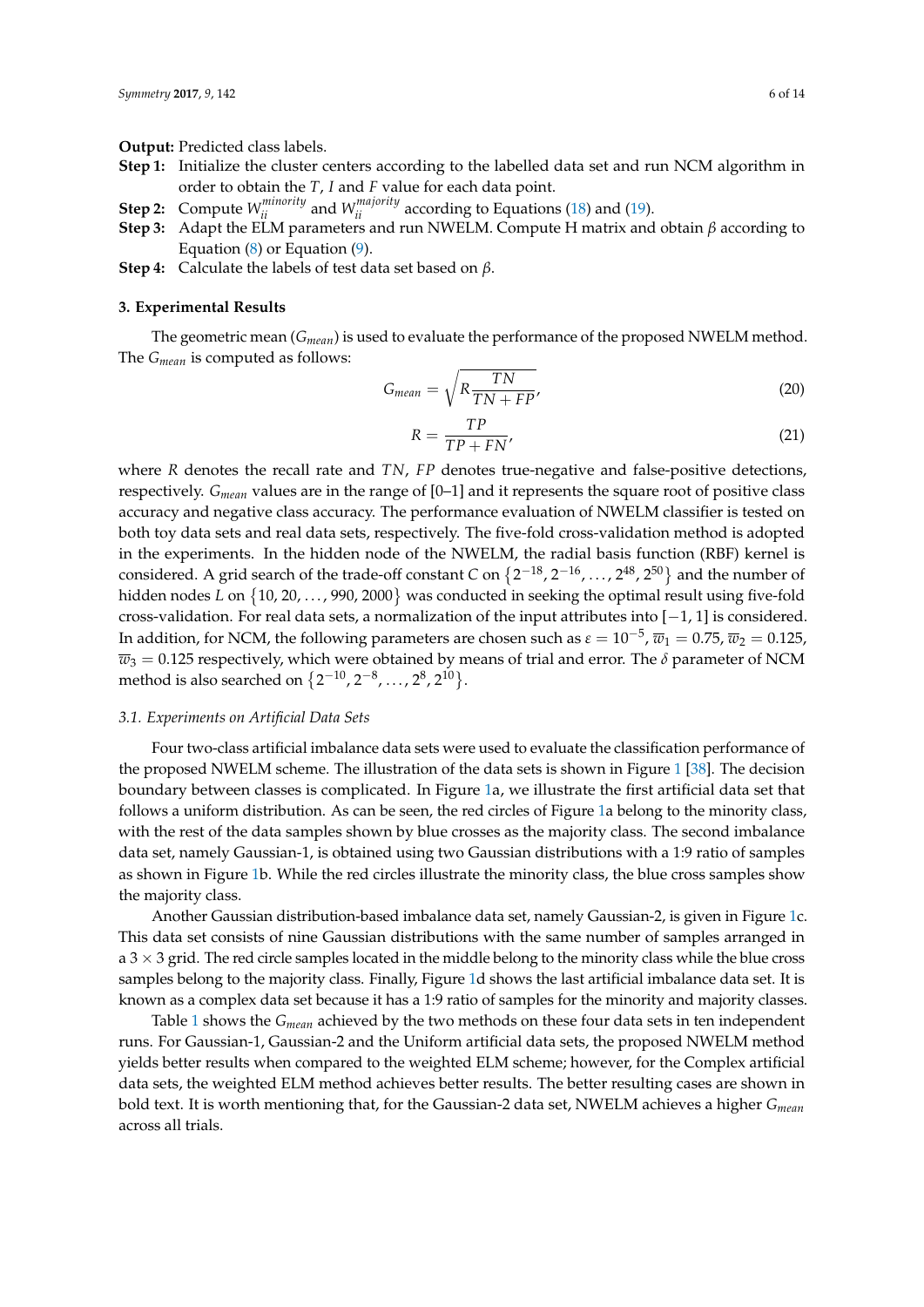<span id="page-6-0"></span>

**Figure 1.** Four 2-dimensional artificial imbalance data sets (*X*<sup>1</sup> , *X*2): (**a**) uniform; (**b**) gaussian-1; (**c**) gaussian-2; and (**d**) complex.

| Data Sets     | Weighted ELM | <b>NWELM</b> | Data Sets     | <b>Weighted ELM</b> | <b>NWELM</b> |
|---------------|--------------|--------------|---------------|---------------------|--------------|
|               | $G_{mean}$   | $G_{mean}$   |               | $G_{mean}$          | $G_{mean}$   |
| Gaussian-1-1  | 0.9811       | 0.9822       | Gaussian-2-1  | 0.9629              | 0.9734       |
| Gaussian-1-2  | 0.9843       | 0.9855       | Gaussian-2-2  | 0.9551              | 0.9734       |
| Gaussian-1-3  | 0.9944       | 0.9955       | Gaussian-2-3  | 0.9670              | 0.9747       |
| Gaussian-1-4  | 0.9866       | 0.9967       | Gaussian-2-4  | 0.9494              | 0.9649       |
| Gaussian-1-5  | 0.9866       | 0.9833       | Gaussian-2-5  | 0.9467              | 0.9724       |
| Gaussian-1-6  | 0.9899       | 0.9685       | Gaussian-2-6  | 0.9563              | 0.9720       |
| Gaussian-1-7  | 0.9833       | 0.9685       | Gaussian-2-7  | 0.9512              | 0.9629       |
| Gaussian-1-8  | 0.9967       | 0.9978       | Gaussian-2-8  | 0.9644              | 0.9785       |
| Gaussian-1-9  | 0.9944       | 0.9798       | Gaussian-2-9  | 0.9441              | 0.9559       |
| Gaussian-1-10 | 0.9846       | 0.9898       | Gaussian-2-10 | 0.9402              | 0.9623       |
| Uniform-1     | 0.9836       | 0.9874       | Complex-1     | 0.9587              | 0.9481       |
| Uniform-2     | 0.9798       | 0.9750       | Complex-2     | 0.9529              | 0.9466       |
| Uniform-3     | 0.9760       | 0.9823       | Complex-3     | 0.9587              | 0.9608       |
| Uniform-4     | 0.9811       | 0.9836       | Complex-4     | 0.9482              | 0.9061       |
| Uniform-5     | 0.9811       | 0.9823       | Complex-5     | 0.9587              | 0.9297       |
| Uniform-6     | 0.9772       | 0.9772       | Complex-6     | 0.9409              | 0.9599       |
| Uniform-7     | 0.9734       | 0.9403       | Complex-7     | 0.9644              | 0.9563       |
| Uniform-8     | 0.9785       | 0.9812       | Complex-8     | 0.9575              | 0.9553       |
| Uniform-9     | 0.9836       | 0.9762       | Complex-9     | 0.9551              | 0.9446       |
| Uniform-10    | 0.9695       | 0.9734       | Complex-10    | 0.9351              | 0.9470       |

<span id="page-6-1"></span>**Table 1.** Comparison of weighted extreme learning machine (ELM) vs. NWELM on artificial data sets.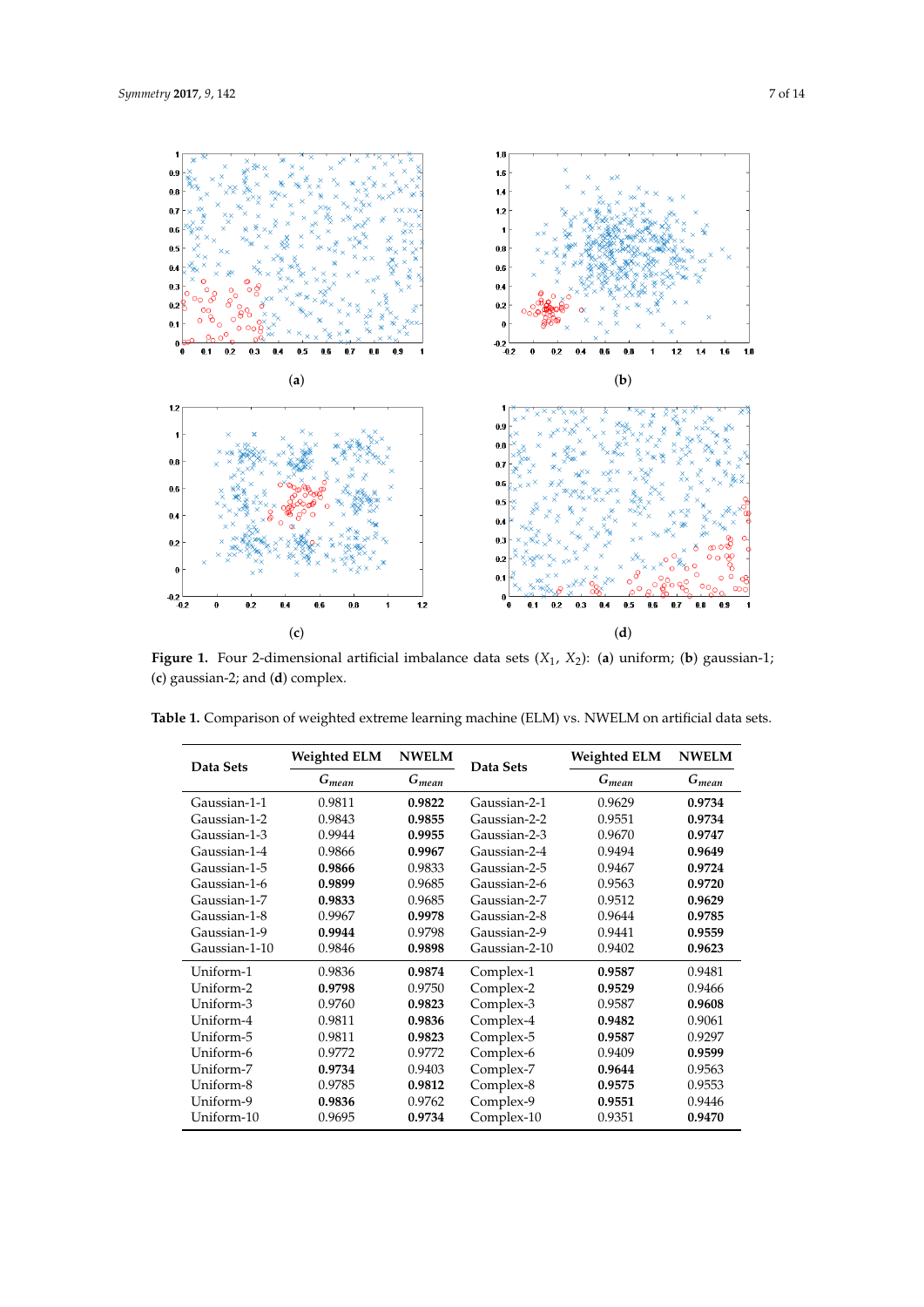In this section, we test the achievement of the proposed NWELM method on real data sets [\[39\]](#page-12-19). A total of 21 data sets with different numbers of features, training and test samples, and imbalance ratios are shown in Table [2.](#page-7-0) The selected data sets can be categorized into two classes according to their imbalance ratios. The first class has the imbalance ratio range of 0 to 0.2 and contains yeast-1-2-8-9\_vs\_7, abalone9\_18, glass-0-1-6\_vs\_2, vowel0, yeast-0-5-6-7-9\_vs\_4, page-blocks0, yeast3, ecoli2, new-thyroid1 and the new-thyroid2 data sets.

<span id="page-7-0"></span>

| Data Sets              | Features (#) | Training Data (#) | Test Data (#) | <b>Imbalance Ratio</b> |
|------------------------|--------------|-------------------|---------------|------------------------|
| yeast-1-2-8-9_vs_7     | 8            | 757               | 188           | 0.0327                 |
| abalone9 18            | 8            | 584               | 147           | 0.0600                 |
| glass-0-1-6_vs_2       | 9            | 153               | 39            | 0.0929                 |
| vowel0                 | 13           | 790               | 198           | 0.1002                 |
| yeast-0-5-6-7-9_vs_4   | 8            | 422               | 106           | 0.1047                 |
| page-blocks0           | 10           | 4377              | 1095          | 0.1137                 |
| yeast3                 | 8            | 1187              | 297           | 0.1230                 |
| ecoli <sub>2</sub>     | 7            | 268               | 68            | 0.1806                 |
| new-thyroid1           | 5            | 172               | 43            | 0.1944                 |
| new-thyroid2           | 5            | 172               | 43            | 0.1944                 |
| ecoli1                 | 7            | 268               | 68            | 0.2947                 |
| glass-0-1-2-3_vs_4-5-6 | 9            | 171               | 43            | 0.3053                 |
| vehicle0               | 18           | 676               | 170           | 0.3075                 |
| vehicle1               | 18           | 676               | 170           | 0.3439                 |
| haberman               | 3            | 244               | 62            | 0.3556                 |
| yeast1                 | 8            | 1187              | 297           | 0.4064                 |
| glass0                 | 9            | 173               | 43            | 0.4786                 |
| iris0                  | 4            | 120               | 30            | 0.5000                 |
| pima                   | 8            | 614               | 154           | 0.5350                 |
| wisconsin              | 9            | 546               | 137           | 0.5380                 |
| glass1                 | 9            | 173               | 43            | 0.5405                 |

**Table 2.** Real data sets and their attributes.

On the other hand, second class contains the data sets, such as ecoli1, glass-0-1-2-3<sub></sub> vs<sub>-</sub>4-5-6, vehicle0, vehicle1, haberman, yeast, glass0, iris0, pima, wisconsin and glass1, that have imbalance ratio rates between 0.2 and 1.

The comparison results of the proposed NWELM with the weighted ELM, unweighted ELM and SVM are given in Table [3.](#page-8-0) As the weighted ELM method used a different weighting scheme  $(W_1, W_2)$ , in our comparisons, we used the higher *Gmean* value. As can be seen in Table [3,](#page-8-0) the NWELM method yields higher *Gmean* values for 17 of the imbalanced data sets. For three of the data sets, both methods yield the same *Gmean*. Just for the page-blocks0 data set, the weighted ELM method yielded better results. It is worth mentioning that the NWELM method achieves 100% *Gmean* values for four data sets (vowel0, new-thyroid1, new-thyroid2, iris0). In addition, NWELM produced higher *Gmean* values than SVM for all data sets.

The obtained results were further evaluated by area under curve (AUC) values [\[40\]](#page-12-20). In addition, we compared the proposed method with unweighted ELM, weighted ELM and SVM based on the achieved AUC values as tabulated in Table [4.](#page-8-1) As seen in Table [4,](#page-8-1) for all examined data sets, our proposal's AUC values were higher than the compared other methods. For further comparisons of the proposed method with unweighted ELM, weighted ELM and SVM methods appropriately, statistical tests on AUC results were considered. The paired *t*-test was chosen [\[41\]](#page-12-21). The paired *t*-test results between each compared method and the proposed method for AUC was tabulated in Table [5](#page-9-0) in terms of *p*-value. In Table [5,](#page-9-0) the results showing a significant advantage to the proposed method were shown in bold–face where *p*-values are equal or smaller than 0.05. Therefore, the proposed method performed better than the other methods in 39 tests out of 63 tests when each data set and pairs of methods are considered separately.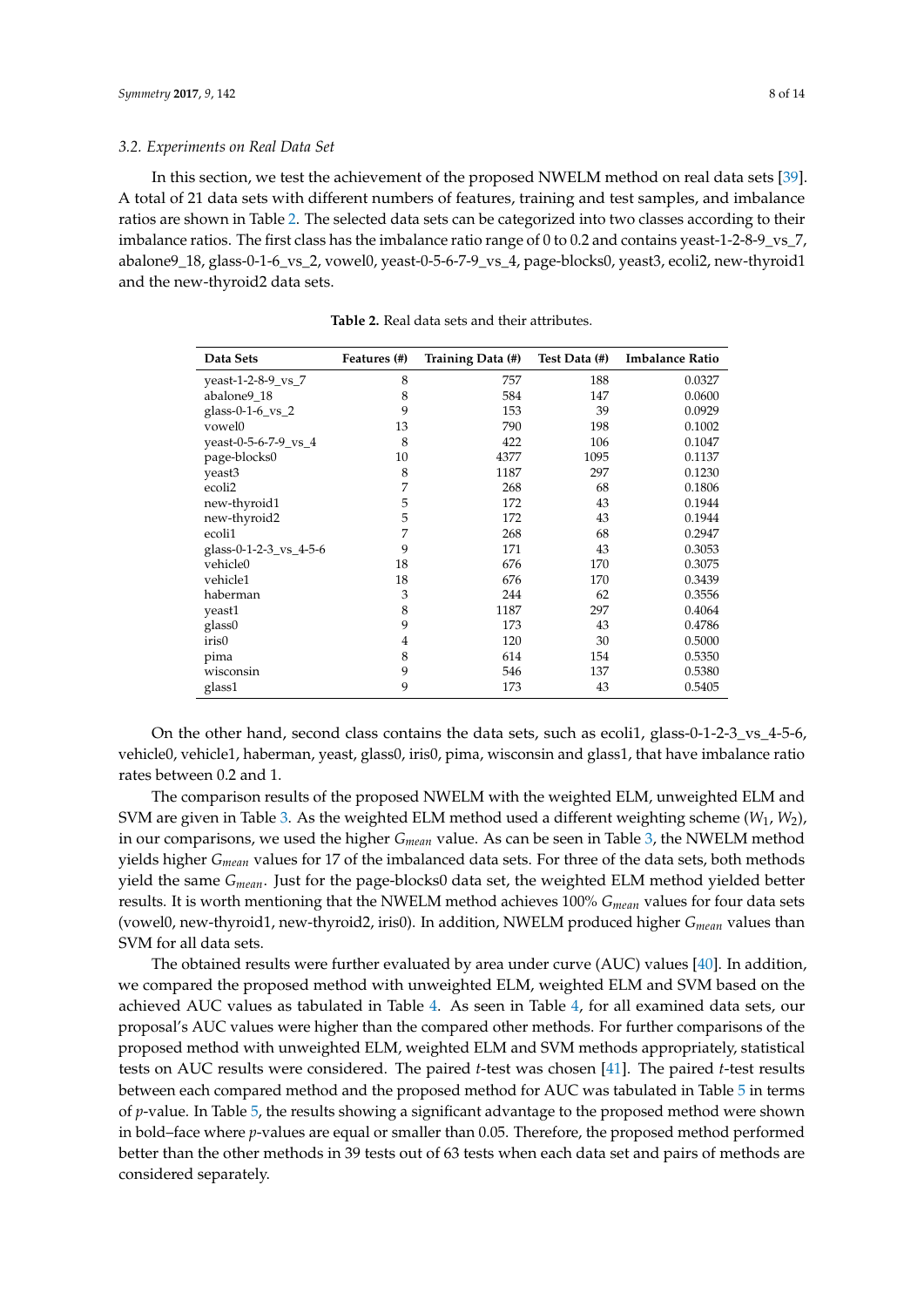<span id="page-8-0"></span>

| Table 3. Experimental results of binary data sets in terms of the $G_{mean}$ . The best results on each data set |  |
|------------------------------------------------------------------------------------------------------------------|--|
| are emphasized in bold-face.                                                                                     |  |

|                       |                                 | Data (Imbalance Ratio) |                          |                           |                                        |                |                                     |                |  |
|-----------------------|---------------------------------|------------------------|--------------------------|---------------------------|----------------------------------------|----------------|-------------------------------------|----------------|--|
|                       | $G_{mean}$                      |                        | <b>Gaussian Kernel</b>   | <b>Radial Base Kernel</b> |                                        |                |                                     |                |  |
|                       |                                 |                        | Unweighted<br><b>ELM</b> |                           | <b>Weighted ELM</b><br>$max(W_1, W_2)$ | <b>SVM</b>     | Neutrosophic<br><b>Weighted ELM</b> |                |  |
|                       |                                 | $\mathsf{C}$           | $G_{mean}$ (%)           | $\mathsf{C}$              | $G_{mean}(\%)$                         | $G_{mean}$ (%) | $\mathbf C$                         | $G_{mean}$ (%) |  |
|                       | yeast-1-2-8-9_vs_7 (0.0327)     | $2^{48}$               | 60.97                    | 2 <sup>4</sup>            | 71.41                                  | 47.88          | $2^{-7}$                            | 77.57          |  |
| 0.2                   | abalone9_18 (0.0600)            | $2^{18}$               | 72.71                    | $2^{28}$                  | 89.76                                  | 51.50          | $2^{23}$                            | 94.53          |  |
| 0,                    | glass-0-1-6_vs_2 (0.0929)       | $2^{50}$               | 63.20                    | $2^{32}$                  | 83.59                                  | 51.26          | $2^7$                               | 91.86          |  |
|                       | vowel0 (0.1002)                 | $2^{-18}$              | 100.00                   | $2^{-18}$                 | 100.00                                 | 99.44          | $2^7$                               | 100.00         |  |
|                       | yeast-0-5-6-7-9_vs_4 (0.1047)   | $2^{-6}$               | 68.68                    | $2^4$                     | 82.21                                  | 62.32          | $2^{-10}$                           | 85.29          |  |
|                       | page-blocks0 (0.1137)           | 2 <sup>4</sup>         | 89.62                    | $2^{16}$                  | 93.61                                  | 87.72          | $2^{20}$                            | 93.25          |  |
| imbalance ratio:      | yeast3 (0.1230)                 | $2^{44}$               | 84.13                    | $2^{48}$                  | 93.11                                  | 84.71          | $2^3$                               | 93.20          |  |
|                       | ecoli2 (0.1806)                 | $2^{-18}$              | 94.31                    | 2 <sup>8</sup>            | 94.43                                  | 92.27          | $2^{10}$                            | 95.16          |  |
|                       | new-thyroid1 (0.1944)           | 2 <sup>0</sup>         | 99.16                    | $2^{14}$                  | 99.72                                  | 96.75          | $2^7$                               | 100.00         |  |
|                       | new-thyroid2 (0.1944)           | 2 <sup>2</sup>         | 99.44                    | $2^{12}$                  | 99.72                                  | 98.24          | $2^7$                               | 100.00         |  |
|                       | ecoli1 (0.2947)                 | 2 <sup>0</sup>         | 88.75                    | $2^{10}$                  | 91.04                                  | 87.73          | $2^{20}$                            | 92.10          |  |
| $\blacksquare$        | glass-0-1-2-3_vs_4-5-6 (0.3053) | $2^{10}$               | 93.26                    | $2^{-18}$                 | 95.41                                  | 91.84          | $2^7$                               | 95.68          |  |
|                       | vehicle0 (0.3075)               | $2^8$                  | 99.36                    | $2^{20}$                  | 99.36                                  | 96.03          | $2^{10}$                            | 99.36          |  |
|                       | vehicle1 (0.3439)               | $2^{18}$               | 80.60                    | $2^{24}$                  | 86.74                                  | 66.04          | $2^{10}$                            | 88.06          |  |
|                       | haberman (0.3556)               | $2^{42}$               | 57.23                    | $2^{14}$                  | 66.26                                  | 37.35          | $2^7$                               | 67.34          |  |
|                       | yeast1 (0.4064)                 | 2 <sup>0</sup>         | 65.45                    | $2^{10}$                  | 73.17                                  | 61.05          | $2^{10}$                            | 73.19          |  |
|                       | glass0 (0.4786)                 | 2 <sup>0</sup>         | 85.35                    | 2 <sup>0</sup>            | 85.65                                  | 79.10          | $2^{13}$                            | 85.92          |  |
|                       | iris0 (0.5000)                  | $2^{-18}$              | 100.00                   | $2^{-18}$                 | 100.00                                 | 98.97          | $2^{10}$                            | 100.00         |  |
| imbalance ratio: 0.2, | pima (0.5350)                   | 2 <sup>0</sup>         | 71.16                    | 2 <sup>8</sup>            | 75.58                                  | 70.17          | $2^{10}$                            | 76.35          |  |
|                       | wisconsin $(0.5380)$            | $2^{-2}$               | 97.18                    | $2^8$                     | 97.70                                  | 95.67          | $2^7$                               | 98.22          |  |
|                       | glass1 (0.5405)                 | $2^{-18}$              | 77.48                    | $2^2$                     | 80.35                                  | 69.64          | $2^{17}$                            | 81.77          |  |

<span id="page-8-1"></span>**Table 4.** Experimental result of binary data sets in terms of the average area under curve (AUC). The best results on each data set are emphasized in bold-face.

|                                                   |                                                                                                                                                                                                                                                       | Data (Imbalance Ratio)                                                                                                                                  |                                                                                                  |                                                                                                                                          |                                                                                                  |                                                                                                 |                                                                                                                         |                                                                                                  |  |
|---------------------------------------------------|-------------------------------------------------------------------------------------------------------------------------------------------------------------------------------------------------------------------------------------------------------|---------------------------------------------------------------------------------------------------------------------------------------------------------|--------------------------------------------------------------------------------------------------|------------------------------------------------------------------------------------------------------------------------------------------|--------------------------------------------------------------------------------------------------|-------------------------------------------------------------------------------------------------|-------------------------------------------------------------------------------------------------------------------------|--------------------------------------------------------------------------------------------------|--|
|                                                   |                                                                                                                                                                                                                                                       |                                                                                                                                                         | Gaussian Kernel                                                                                  |                                                                                                                                          |                                                                                                  |                                                                                                 | <b>Radial Base Kernel</b>                                                                                               |                                                                                                  |  |
|                                                   | <b>AUC</b>                                                                                                                                                                                                                                            | <b>ELM</b>                                                                                                                                              | Unweighted                                                                                       |                                                                                                                                          | <b>Weighted ELM</b><br>$max(W_1,W_2)$                                                            | <b>SVM</b>                                                                                      |                                                                                                                         | Neutrosophic<br><b>Weighted ELM</b>                                                              |  |
|                                                   |                                                                                                                                                                                                                                                       | C                                                                                                                                                       | AUC $(%)$                                                                                        | $\mathsf{C}$                                                                                                                             | $AUC$ $%$                                                                                        | AUC $(%)$                                                                                       | $\mathsf{C}$                                                                                                            | AUC $(%)$                                                                                        |  |
| 0.2<br>imbalance ratio: 0,                        | yeast-1-2-8-9_vs_7 (0.0327)<br>abalone9 18 (0.0600)<br>glass-0-1-6_vs_2 (0.0929)<br>vowel0 (0.1002)<br>yeast-0-5-6-7-9_vs_4 (0.1047)<br>page-blocks0 (0.1137)<br>yeast3 (0.1230)<br>ecoli2 (0.1806)<br>new-thyroid1 (0.1944)<br>new-thyroid2 (0.1944) | $2^{48}$<br>$2^{18}$<br>$2^{50}$<br>$2^{-18}$<br>$2^{-6}$<br>2 <sup>4</sup><br>$2^{44}$<br>$2^{-18}$<br>$2^{0}$<br>2 <sup>2</sup>                       | 61.48<br>73.05<br>67.50<br>93.43<br>66.35<br>67.42<br>69.28<br>71.15<br>90.87<br>84.29           | 2 <sup>4</sup><br>$2^{28}$<br>$2^{32}$<br>$2^{-18}$<br>2 <sup>4</sup><br>$2^{16}$<br>$2^{48}$<br>$2^8$<br>$2^{14}$<br>$2^{12}$           | 65.53<br>89.28<br>61.14<br>99.22<br>80.09<br>71.55<br>90.92<br>94.34<br>98.02<br>96.63           | 56.67<br>56.60<br>53.05<br>99.44<br>69.88<br>88.38<br>83.92<br>92.49<br>96.87<br>98.29          | $2^{-7}$<br>$2^{23}$<br>$2^7$<br>$2^7$<br>$2^{-10}$<br>$2^{20}$<br>$2^3$<br>$2^{10}$<br>$2^7$<br>$2^7$                  | 74.48<br>95.25<br>93.43<br>99.94<br>82.11<br>91.49<br>93.15<br>94.98<br>100.00<br>100.00         |  |
| $\overline{\phantom{0}}$<br>imbalance ratio: 0.2, | ecoli1 (0.2947)<br>glass-0-1-2-3_vs_4-5-6 (0.3053)<br>vehicle0 (0.3075)<br>vehicle1 (0.3439)<br>haberman (0.3556)<br>yeast1 (0.4064)<br>glass0 (0.4786)<br>iris0 (0.5000)<br>pima (0.5350)<br>wisconsin $(0.5380)$<br>glass1 (0.5405)                 | 2 <sup>0</sup><br>$2^{10}$<br>$2^8$<br>$2^{18}$<br>$2^{42}$<br>2 <sup>0</sup><br>2 <sup>0</sup><br>$2^{-18}$<br>2 <sup>0</sup><br>$2^{-2}$<br>$2^{-18}$ | 66.65<br>88.36<br>71.44<br>58.43<br>68.11<br>56.06<br>74.22<br>100.00<br>59.65<br>83.87<br>75.25 | $2^{10}$<br>$2^{-18}$<br>$2^{20}$<br>$2^{24}$<br>$2^{14}$<br>$2^{10}$<br>2 <sup>0</sup><br>$2^{-18}$<br>$2^8$<br>$2^8$<br>2 <sup>2</sup> | 90.28<br>93.94<br>62.41<br>51.80<br>55.44<br>70.03<br>75.99<br>100.00<br>50.01<br>80.94<br>80.46 | 88.16<br>92.02<br>96.11<br>69.10<br>54.05<br>66.01<br>79.81<br>99.00<br>71.81<br>95.68<br>72.32 | $2^{20}$<br>$2^7$<br>$2^{10}$<br>$2^{10}$<br>$2^7$<br>$2^{10}$<br>$2^{13}$<br>$2^{10}$<br>$2^{10}$<br>$2^7$<br>$2^{17}$ | 92.18<br>95.86<br>98.69<br>88.63<br>72.19<br>73.66<br>81.41<br>100.00<br>75.21<br>98.01<br>81.09 |  |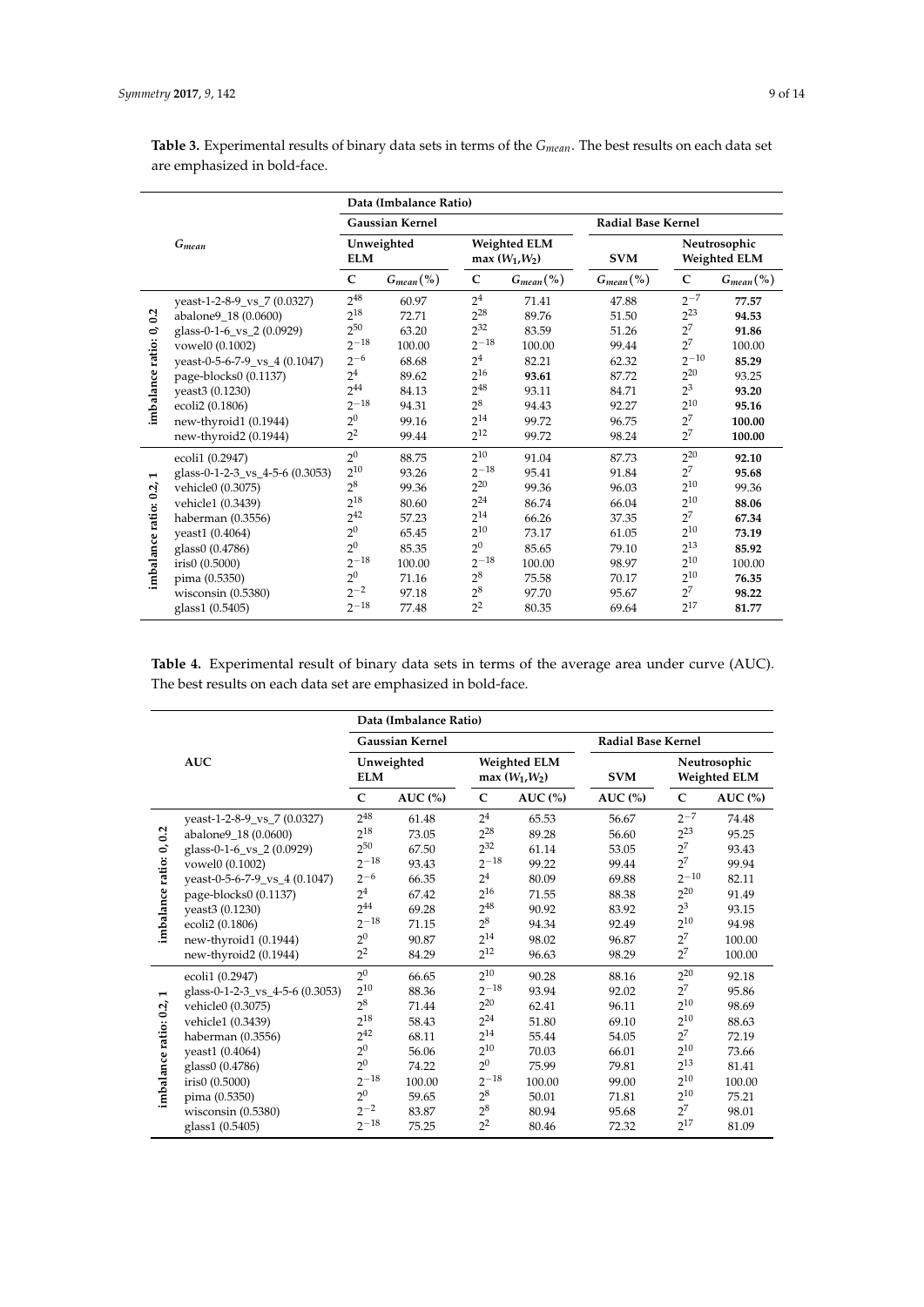|                       | Data Sets                       | Unweighted ELM | <b>Weighted ELM</b> | <b>SVM</b> |
|-----------------------|---------------------------------|----------------|---------------------|------------|
|                       | yeast-1-2-8-9_vs_7 (0.0327)     | 0.0254         | 0.0561              | 0.0018     |
| $\overline{0.2}$      | abalone9_18 (0.0600)            | 0.0225         | 0.0832              | 0.0014     |
|                       | glass-0-1-6_vs_2 (0.0929)       | 0.0119         | 0.0103              | 0.0006     |
|                       | vowel0 (0.1002)                 | 0.0010         | 0.2450              | 0.4318     |
|                       | yeast-0-5-6-7-9_vs_4 (0.1047)   | 0.0218         | 0.5834              | 0.0568     |
|                       | page-blocks0 (0.1137)           | 0.0000         | 0.0000              | 0.0195     |
|                       | yeast3 (0.1230)                 | 0.0008         | 0.0333              | 0.0001     |
| imbalance ratio: 0,   | ecoli2 (0.1806)                 | 0.0006         | 0.0839              | 0.0806     |
|                       | new-thyroid1 (0.1944)           | 0.0326         | 0.2089              | 0.1312     |
|                       | new-thyroid2 (0.1944)           | 0.0029         | 0.0962              | 0.2855     |
|                       | ecoli1 (0.2947)                 | 0.0021         | 0.1962              | 0.0744     |
| $\blacksquare$        | glass-0-1-2-3_vs_4-5-6 (0.3053) | 0.0702         | 0.4319              | 0.0424     |
|                       | vehicle0 (0.3075)               | 0.0000         | 0.0001              | 0.0875     |
|                       | vehicle1 (0.3439)               | 0.0000         | 0.0000              | 0.0001     |
|                       | haberman (0.3556)               | 0.1567         | 0.0165              | 0.0007     |
|                       | yeast1 (0.4064)                 | 0.0001         | 0.0621              | 0.0003     |
|                       | glass0 (0.4786)                 | 0.0127         | 0.1688              | 0.7072     |
|                       | iris0 (0.5000)                  | NaN            | NaN                 | 0.3739     |
| imbalance ratio: 0.2, | pima (0.5350)                   | 0.0058         | 0.0000              | 0.0320     |
|                       | wisconsin $(0.5380)$            | 0.0000         | 0.0002              | 0.0071     |
|                       | glass1 (0.5405)                 | 0.0485         | 0.8608              | 0.0293     |

<span id="page-9-0"></span>**Table 5.** Paired *t*-test results between each method and the proposed method for AUC results.

Another statistical test, namely the Friedman aligned ranks test, has been applied to compare the obtained results based on AUC values [\[42\]](#page-13-0). This test is a non-parametric test and the Holm method was chosen as the post hoc control method. The significance level was assigned 0.05. The statistics were obtained with the STAC tool [\[43\]](#page-13-1) and recorded in Table [6.](#page-9-1) According to these results, the highest rank value was obtained by the proposed NWELM method and SVM and WELM rank values were greater than the ELM. In addition, the comparison's statistics, adjusted *p*-values and hypothesis results were given in Table [6.](#page-9-1)

<span id="page-9-1"></span>

| <b>Statistic</b>                |                  | <i>p</i> -Value          | <b>Result</b>  |  |  |  |
|---------------------------------|------------------|--------------------------|----------------|--|--|--|
| 29.6052                         |                  | 0.0000                   | H0 is rejected |  |  |  |
|                                 | Ranking          |                          |                |  |  |  |
| Algorithm                       |                  | Rank                     |                |  |  |  |
| <b>ELM</b>                      |                  | 21.7619                  |                |  |  |  |
| WELM                            |                  | 38.9047                  |                |  |  |  |
| <b>SVM</b>                      |                  | 41.5238                  |                |  |  |  |
| <b>NWELM</b>                    |                  | 67.8095                  |                |  |  |  |
| Comparison                      | <b>Statistic</b> | Adjusted <i>p</i> -Value | <b>Result</b>  |  |  |  |
| NWELM vs. ELM                   | 6.1171           | 0.0000                   | H0 is rejected |  |  |  |
| <b>NWELM vs. WELM</b><br>3.8398 |                  | 0.0003                   | H0 is rejected |  |  |  |
| NWELM vs. SVM<br>3.4919         |                  | 0.0005                   | H0 is rejected |  |  |  |

**Table 6.** Friedman Aligned Ranks test (significance level of 0.05).

We further compared the proposed NWELM method with two ensemble-based weighted ELM methods on 12 data sets [\[29\]](#page-12-11). The obtained results and the average classification *Gmean* values are recorded in Table [7.](#page-10-1) The best classification result for each data set is shown in bold text. A global view on the average classification performance shows that the NWELM yielded the highest average *Gmean* value against both the ensemble-based weighted ELM methods. In addition, the proposed NWELM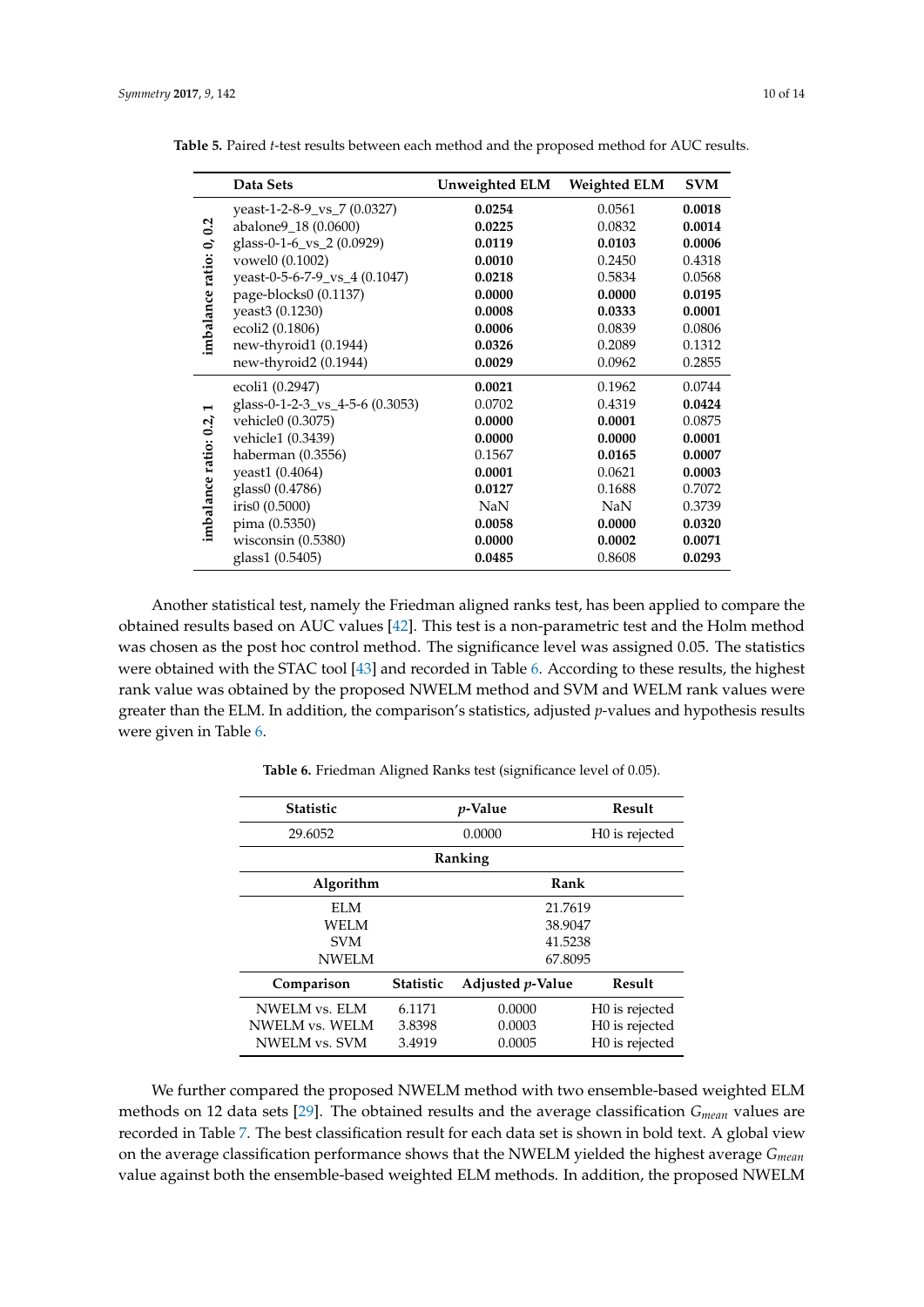method evidently outperforms the other two compared algorithms in terms of *Gmean* in 10 out of 12 data sets, with the only exceptions being the yeast3 and glass2 data sets.

As can be seen through careful observation, the NWELM method has not significantly improved the performance in terms of the glass1, haberman, yeast1\_7 and abalone9\_18 data sets, but slightly outperforms both ensemble-based weighted ELM methods.

|                    | <b>Vote-Based Ensemble</b> |                |                | <b>DE-Based Ensemble</b> | <b>NWELM</b> |                |  |
|--------------------|----------------------------|----------------|----------------|--------------------------|--------------|----------------|--|
|                    | $\mathsf{C}$               | $G_{mean}$ (%) | C              | $G_{mean}$ (%)           | C            | $G_{mean}$ (%) |  |
| glass1             | $2^{30}$                   | 74.32          | $2^{18}$       | 77.72                    | $2^{17}$     | 81.77          |  |
| haberman           | $2^{12}$                   | 63.10          | $2^{28}$       | 62.68                    | $2^7$        | 67.34          |  |
| ecoli1             | 240                        | 89.72          | 2 <sup>0</sup> | 91.39                    | $2^{20}$     | 92.10          |  |
| new-thyroid2       | $2^{10}$                   | 99.47          | $2^{32}$       | 99.24                    | $2^7$        | 100.00         |  |
| yeast3             | 2 <sup>4</sup>             | 94.25          | $2^2$          | 94.57                    | $2^3$        | 93.20          |  |
| ecoli <sub>3</sub> | $2^{10}$                   | 88.68          | $2^{18}$       | 89.50                    | $2^{17}$     | 92.16          |  |
| glass2             | $2^8$                      | 86.45          | $2^{16}$       | 87.51                    | $2^7$        | 85.58          |  |
| yeast1_7           | $2^{20}$                   | 78.95          | 238            | 78.94                    | $2^{-6}$     | 84.66          |  |
| ecoli4             | $2^8$                      | 96.33          | $2^{14}$       | 96.77                    | $2^{10}$     | 98.85          |  |
| abalone9 18        | $2^4$                      | 89.24          | $2^{16}$       | 90.13                    | $2^{23}$     | 94.53          |  |
| glass <sub>5</sub> | $2^{18}$                   | 94.55          | $2^{12}$       | 94.55                    | $2^7$        | 95.02          |  |
| yeast5             | $2^{12}$                   | 94.51          | $2^{28}$       | 94.59                    | $2^{17}$     | 98.13          |  |
| Average            |                            | 87.46          |                | 88.13                    |              | 90.53          |  |

<span id="page-10-1"></span>**Table 7.** Comparison of the proposed method with two ensemble-based weighted ELM methods.

<span id="page-10-2"></span>A box plots illustration of the compared methods is shown in Figure [2.](#page-10-2) The box generated by the NWELM is shorter than the boxes generated by the compared vote-based ensemble and differential evolution (DE)- based ensemble methods. The dispersion degree of NWELM method is relatively low. It is worth noting that the box plots of all methods consider the *Gmean* of the haberman data set as an exception. Finally, the box plot determines the proposed NWELM method to be more robust when compared to the ensemble-based weighted ELM methods.



**Figure 2.** Box plots illustration of the compared methods.

# <span id="page-10-0"></span>**4. Conclusions**

In this paper, we propose a new weighted ELM model based on neutrosophic clustering. This new weighting scheme introduces true, indeterminacy and falsity memberships of each data point into ELM. Thus, we can remove the effect of noises and outliers in the classification stage and yield better classification results. Moreover, the proposed NWELM scheme can handle the problem of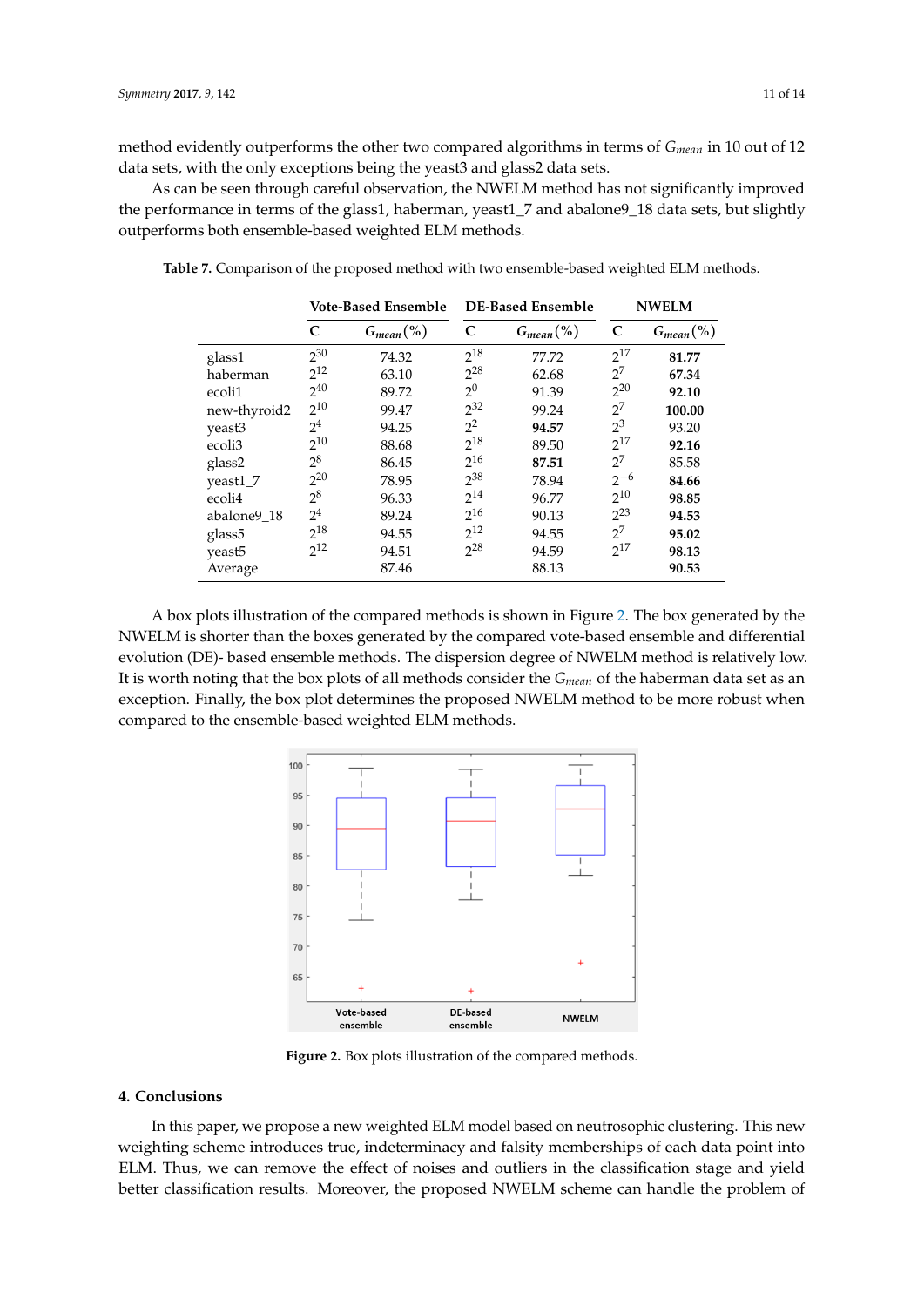class imbalance more effectively. In the evaluation experiments, we compare the performance of the NWELM method with weighted ELM, unweighted ELM, and two ensemble-based weighted ELM methods. The experimental results demonstrate the NEWLM to be more effective than the compared methods for both artificial and real binary imbalance data sets. In the future, we are planning to extend our study to multiclass imbalance learning.

**Author Contributions:** Abdulkadir Sengur provided the idea of the proposed method. Yanhui Guo and Florentin Smarandache proved the theorems. Yaman Akbulut analyzed the model's application. Abdulkadir Sengur, Yanhui Guo, Yaman Akbulut, and Florentin Smarandache wrote the paper.

**Conflicts of Interest:** The authors declare no conflict of interest.

# **References**

- <span id="page-11-0"></span>1. Huang, G.B.; Zhu, Q.Y.; Siew, C.K. Extreme learning machine: Theory and applications. *Neurocomputing* **2006**, *70*, 489–501.
- <span id="page-11-2"></span>2. Miche, Y.; Van Heeswijk, M.; Bas, P.; Simula, O.; Lendasse, A. TROP-ELM: A double-regularized ELM using LARS and Tikhonov regularization. *Neurocomputing* **2011**, *74*, 2413–2421.
- 3. Deng, W.; Zheng, Q.; Chen, L. Regularized Extreme Learning Machine. In Proceedings of the 2009 IEEE Symposium on Computational Intelligence and Data Mining, Nashville, TN, USA, 30 March–2 April 2009; pp. 389–395.
- <span id="page-11-1"></span>4. MartíNez-MartíNez, J.M.; Escandell-Montero, P.; Soria-Olivas, E.; MartíN-Guerrero, J.D.; Magdalena-Benedito, R.; GóMez-Sanchis, J. Regularized extreme learning machine for regression problems. *Neurocomputing* **2011**, *74*, 3716–3721.
- <span id="page-11-3"></span>5. Miche, Y.; Sorjamaa, A.; Bas, P.; Simula, O.; Jutten, C.; Lendasse, A. OP-ELM: Optimally pruned extreme learning machine. *IEEE Trans. Neural Netw.* **2010**, *21*, 158–162.
- <span id="page-11-4"></span>6. Vajda, S.; Fink, G.A. Strategies for Training Robust Neural Network Based Digit Recognizers on Unbalanced Data Sets. In Proceedings of the 2010 International Conference on Frontiers in Handwriting Recognition (ICFHR), Kolkata, India, 16–18 November 2010; pp. 148–153.
- <span id="page-11-5"></span>7. Mirza, B.; Lin, Z.; Toh, K.A. Weighted online sequential extreme learning machine for class imbalance learning. *Neural Process. Lett.* **2013**, *38*, 465–486.
- <span id="page-11-6"></span>8. Beyan, C.; Fisher, R. Classifying imbalanced data sets using similarity based hierarchical decomposition. *Pattern Recognit.* **2015**, *48*, 1653–1672.
- <span id="page-11-7"></span>9. Chawla, N.V.; Bowyer, K.W.; Hall, L.O.; Kegelmeyer, W.P. SMOTE: Synthetic minority over-sampling technique. *J. Artif. Intell. Res.* **2002**, *16*, 321–357.
- <span id="page-11-8"></span>10. Pazzani, M.; Merz, C.; Murphy, P.; Ali, K.; Hume, T.; Brunk, C. Reducing Misclassification Costs. In Proceedings of the Eleventh International Conference on Machine Learning, New Brunswick, NJ, USA, 10–13 July 1994; pp. 217–225.
- <span id="page-11-9"></span>11. Japkowicz, N. The Class Imbalance Problem: Significance and Strategies. In Proceedings of the 2000 International Conference on Artificial Intelligence (IC-AI'2000), Las Vegas, NV, USA, 26–29 June 2000.
- <span id="page-11-10"></span>12. Galar, M.; Fernandez, A.; Barrenechea, E.; Bustince, H.; Herrera, F. A Review on Ensembles for the Class Imbalance Problem: Bagging-, Boosting-, and Hybrid-Based Approaches. *IEEE Trans. Syst. Man Cybern. Part C (Appl. Rev.)* **2012**, *42*, 463–484.
- <span id="page-11-11"></span>13. He, H.; Garcia, E.A. Learning from imbalanced data. *IEEE Trans. Knowl. Data Eng.* **2009**, *21*, 1263–1284.
- <span id="page-11-12"></span>14. Hu, S.; Liang, Y.; Ma, L.; He, Y. MSMOTE: Improving Classification Performance when Training Data is Imbalanced. In Proceedings of the Second International Workshop on Computer Science and Engineering (WCSE'09), Qingdao, China, 28–30 October 2009; IEEE: Washington, DC, USA, 2009; Volume 2, pp. 13–17.
- <span id="page-11-13"></span>15. Chawla, N.; Lazarevic, A.; Hall, L.; Bowyer, K. SMOTEBoost: Improving Prediction of the Minority Class in Boosting. In Proceedings of the 7th European Conference on Principles and Practice of Knowledge Discovery in Databases: Cavtat-Dubrovnik, Croatia, 22–26 September 2003; pp. 107–119.
- <span id="page-11-14"></span>16. Barua, S.; Islam, M.M.; Yao, X.; Murase, K. MWMOTE–majority weighted minority oversampling technique for imbalanced data set learning. *IEEE Trans. Knowl. Data Eng.* **2014**, *26*, 405–425.
- <span id="page-11-15"></span>17. Radivojac, P.; Chawla, N.V.; Dunker, A.K.; Obradovic, Z. Classification and knowledge discovery in protein databases. *J. Biomed. Inf.* **2004**, *37*, 224–239.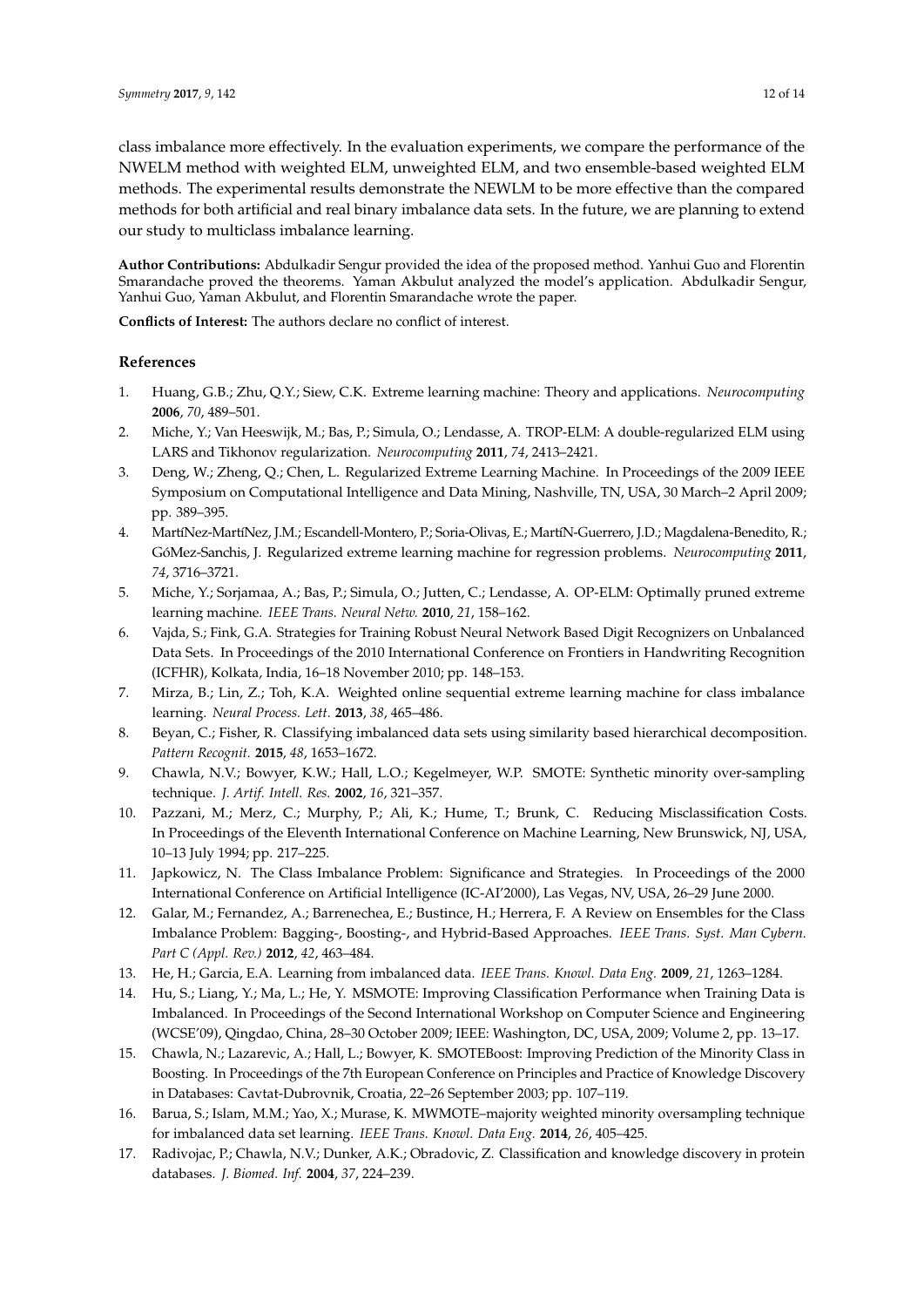- <span id="page-12-0"></span>18. Liu, X.Y.; Wu, J.; Zhou, Z.H. Exploratory undersampling for class-imbalance learning. *IEEE Trans. Syst. Man Cybern. Part B (Cybern.)* **2009**, *39*, 539–550.
- <span id="page-12-1"></span>19. Seiffert, C.; Khoshgoftaar, T.M.; Van Hulse, J.; Napolitano, A. RUSBoost: A hybrid approach to alleviating class imbalance. *IEEE Trans. Syst. Man Cybern. Part A Syst. Hum.* **2010**, *40*, 185–197.
- <span id="page-12-2"></span>20. Wang, B.X.; Japkowicz, N. Boosting support vector machines for imbalanced data sets. *Knowl. Inf. Syst.* **2010**, *25*, 1–20.
- <span id="page-12-3"></span>21. Tan, S. Neighbor-weighted k-nearest neighbor for unbalanced text corpus. *Expert Syst. Appl.* **2005**, *28*, 667–671.
- <span id="page-12-4"></span>22. Fumera, G.; Roli, F. Cost-sensitive learning in support vector machines. In Proceedings of the VIII Convegno Associazione Italiana per l'Intelligenza Artificiale, Siena, Italy, 10–13 September 2002.
- <span id="page-12-5"></span>23. Drummond, C.; Holte, R.C. Exploiting the cost (in) sensitivity of decision tree splitting criteria. In Proceedings of the Seventeenth International Conference on Machine Learning (ICML-2000), Stanford, CA, USA, 29 June–2 July 2000; Morgan Kaufmann Publishers Inc.: San Francisco, CA, USA, 2000; Volume 1, pp. 239–246.
- <span id="page-12-6"></span>24. Williams, D.P.; Myers, V.; Silvious, M.S. Mine classification with imbalanced data. *IEEE Geosci. Remote Sens. Lett.* **2009**, *6*, 528–532.
- <span id="page-12-7"></span>25. Zong, W.; Huang, G.B.; Chen, Y. Weighted extreme learning machine for imbalance learning. *Neurocomputing* **2013**, *101*, 229–242.
- <span id="page-12-8"></span>26. Czarnecki, W.M. Weighted tanimoto extreme learning machine with case study in drug discovery. *IEEE Comput. Intell. Mag.* **2015**, *10*, 19–29.
- <span id="page-12-9"></span>27. Man, Z.; Lee, K.; Wang, D.; Cao, Z.; Khoo, S. An optimal weight learning machine for handwritten digit image recognition. *Signal Process.* **2013**, *93*, 1624–1638.
- <span id="page-12-10"></span>28. Mirza, B.; Lin, Z.; Liu, N. Ensemble of subset online sequential extreme learning machine for class imbalance and concept drift. *Neurocomputing* **2015**, *149*, 316–329.
- <span id="page-12-11"></span>29. Zhang, Y.; Liu, B.; Cai, J.; Zhang, S. Ensemble weighted extreme learning machine for imbalanced data classification based on differential evolution. *Neural Comput. Appl.* **2016**, 1–9, doi:10.1007/s00521-016-2342-4.
- <span id="page-12-12"></span>30. Wang, S.; Minku, L.L.; Yao, X. Resampling-based ensemble methods for online class imbalance learning. *IEEE Trans. Knowl. Data Eng.* **2015**, *27*, 1356–1368.
- <span id="page-12-13"></span>31. Guo, Y.; Sengur, A. NCM: Neutrosophic *c*-means clustering algorithm. *Pattern Recognit.* **2015**, *48*, 2710–2724.
- <span id="page-12-14"></span>32. Guo, Y.; Sengur, A. NECM: Neutrosophic evidential *c*-means clustering algorithm. *Neural Comput. Appl.* **2015**, *26*, 561–571.
- <span id="page-12-15"></span>33. Guo, Y.; Sengur, A. A novel 3D skeleton algorithm based on neutrosophic cost function. *Appl. Soft Comput.* **2015**, *36*, 210–217.
- <span id="page-12-16"></span>34. Smarandache, F. A Unifying Field in Logics: Neutrosophic Logic. Neutrosophic Probability, Neutrosophic Set. In Proceedings of the 2000 Western Section Meeting (Meeting #951), Preliminary Report, Santa Barbara, CA, USA, 11–12 March 2000; Volume 951, pp. 11–12.
- 35. Smarandache, F. *Introduction to Neutrosophic Measure, Neutrosophic Integral, and Neutrosophic Probability*; Sitech: Craiova, Romania, 2013.
- 36. Smarandache, F. *Neutrosophy, Neutrosophic Probability, Set, and Logic*; American Research Press: Rehoboth, DE, USA, 1998; 105p.
- <span id="page-12-17"></span>37. Smarandache, F. *A Unifying Field in Logics: Neutrosophic Logic. Neutrosophy, Neutrosophic Set, Neutrosophic Probability: Neutrsophic Logic. Neutrosophy, Neutrosophic Set, Neutrosophic Probability*; Infinite Study: Ann Arbor, MI, USA, 2005; ISBN 9781599730806.
- <span id="page-12-18"></span>38. Ng, W.W.; Hu, J.; Yeung, D.S.; Yin, S.; Roli, F. Diversified sensitivity-based undersampling for imbalance classification problems. *IEEE Trans. Cybern.* **2015**, *45*, 2402–2412.
- <span id="page-12-19"></span>39. Alcalá-Fdez, J.; Fernández, A.; Luengo, J.; Derrac, J.; García, S.; Sánchez, L.; Herrera, F. Keel data-mining software tool: Data set repository, integration of algorithms and experimental analysis framework. *J. Mult. Valued Log. Soft Comput.* **2011**, *17*, 255–287.
- <span id="page-12-20"></span>40. Huang, J.; Ling, C.X. Using AUC and accuracy in evaluating learning algorithms. *IEEE Trans. Knowl. Data Eng.* **2005**, *17*, 299–310.
- <span id="page-12-21"></span>41. Demšar, J. Statistical comparisons of classifiers over multiple data sets. *J. Mach. Learn. Res.* **2006**, *7*, 1–30.